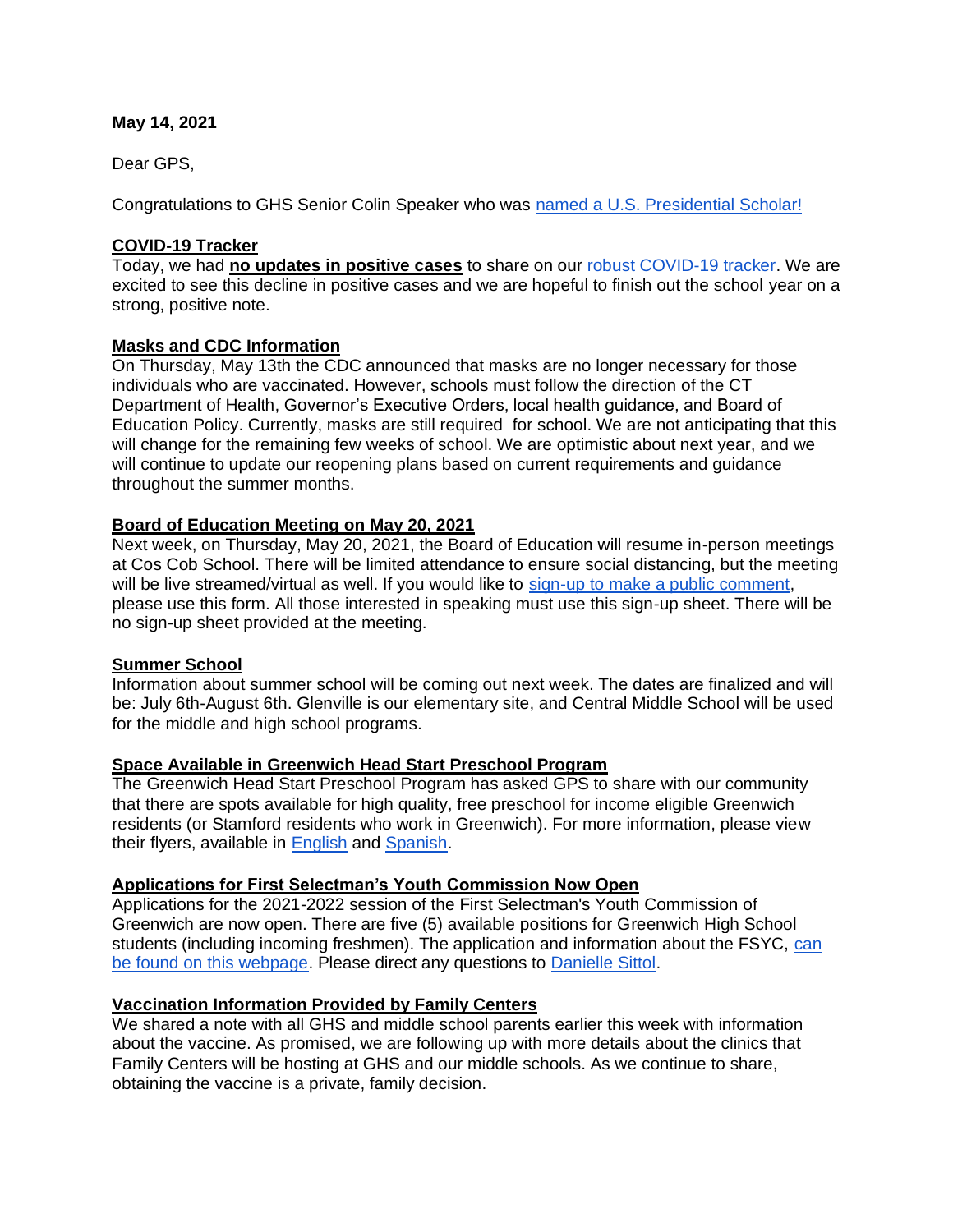For those interested in registering their child to be vaccinated in these clinics, [please use this](https://dphsubmissions.ct.gov/onlinevaccine)  [link](https://dphsubmissions.ct.gov/onlinevaccine) (it is the same link for all schools). You will need to enter the zip code for your school, and then select that location option. Please note: registration is currently open for GHS sign-ups, and middle school registration will be active beginning tomorrow, May 15th at 10AM.

- 5/20: GHS PAC 1:00-5:00PM
- 5/24: EMS Auditorium 2:00pm-5:00pm
- 5/25: WMS Auditorium 2:00pm-5:00pm
- 5/27: CMS Gym 2:00pm-5:00pm

Consent forms must also be completed, and are available in both [English](https://familycentersslsvg.formstack.com/forms/c19consent) and [Spanish.](https://familycentersslsvg.formstack.com/forms/c19consentspanish)

# **Upcoming Important Dates Across the District**

For those who may have missed my note last week, I am resharing some important dates as we approach the end of the school year.

- **May 19th:** NGSS State Assessments for 11th grade (in the morning) and then 11th grade "Fun Day" (in the afternoon)
- **May 19th:** 9th, 10th and 12th grades will be asynchronous, remote learning for the day
- **June 3rd:** 9th grade "Fun Day" (in the morning); and 10th grade "Fun Day" (in the afternoon)
- **June 3rd:** 11th and 12th grade will be asynchronous, remote learning for the day
- **June 8th:** Senior Celebration & Yearbooks; all grades are in school, as normal
- **June 18th:** Early Release for GHS (Senior Class Graduation Rehearsal)
- **June 21st:** Early Release for GHS (Graduation Day)
- **June 22nd:** Early Release, Last Day for All Students (PK-12+), and Middle School Moving Up Ceremonies
- **July 5th - August 6th:** Summer School

*\*Details about specific events will be sent directly from the schools.*

# **Free COVID-19 Testing**

If you or your child are symptomatic, we recommend getting tested as soon as possible. But if there are no symptoms, waiting 3-5 days from the possible exposure will give you the most accurate test results. Family Centers Health Care offers **free** COVID-19 testing at their Greenwich and Stamford locations. Details about their hours of operation and appointments can be found on their [website.](https://www.familycenters.org/FamilyCentersHealthCare) To find all test sites in your area, please visit United Way's 2-1-1 [website.](https://www.211ct.org/)

As a reminder, if someone in your home is symptomatic and awaiting results of a COVID-19 test, please keep your child at home until results are final. We understand that many families proactively test for work or other reasons, and this type of proactive testing for asymptomatic individuals does not require keeping your child at home.

Hope you have a great weekend!

Dr. Toni Jones **Superintendent**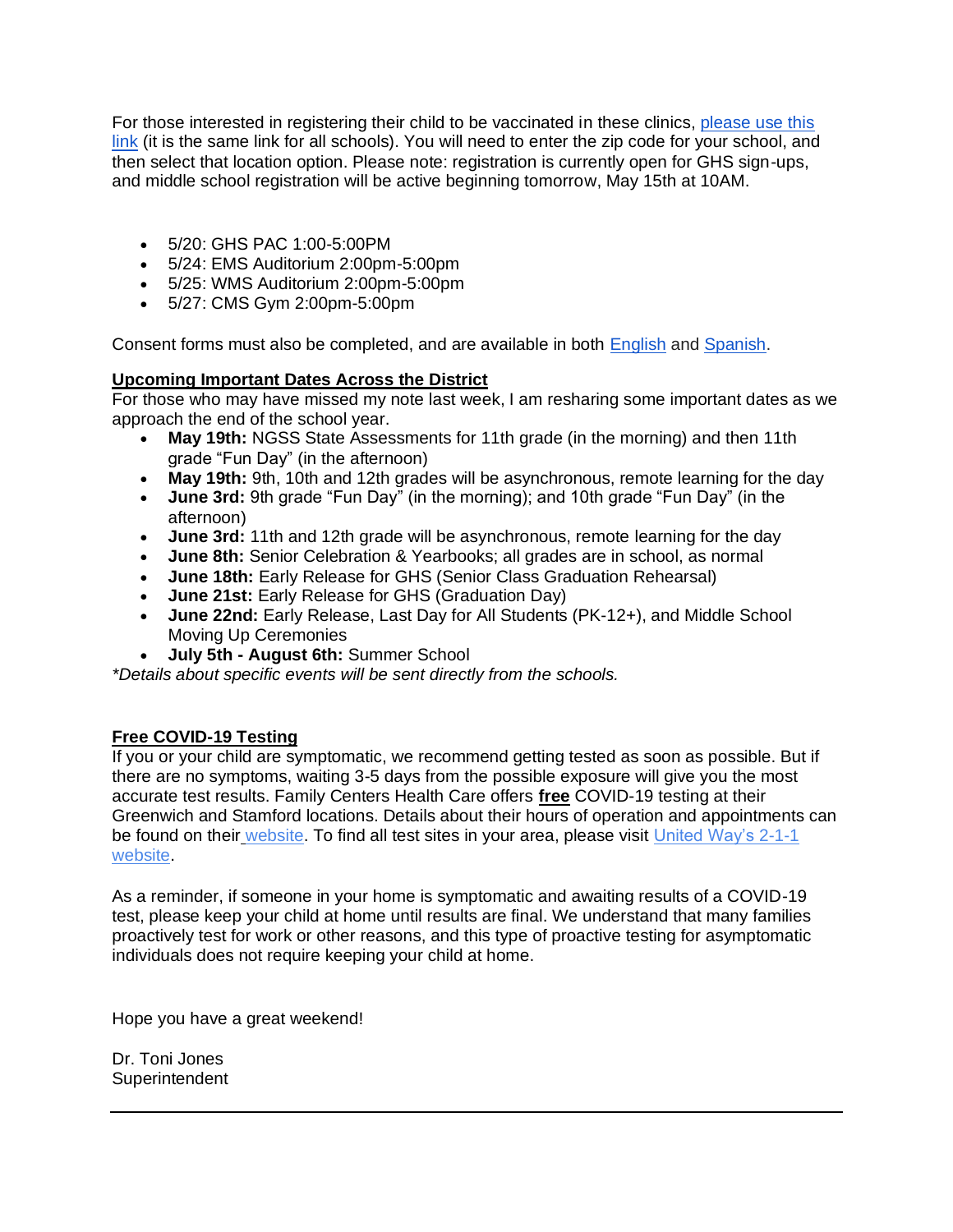### **14 de mayo de 2021**

Estimado GPS:

¡Felicitaciones al orador principal de GHS, Colin, que fue [nombrado académico presidencial de](https://www.greenwichschools.org/departments/communications/news-social-media/story-details/~post/ghs-senior-named-us-presidential-scholar-20210514)  [EE. UU.!](https://www.greenwichschools.org/departments/communications/news-social-media/story-details/~post/ghs-senior-named-us-presidential-scholar-20210514)

## **Rastreador COVID-19**

Hoy, no tuvimos **actualizaciones en casos positivos** para compartir en nuestro [robusto](https://www.greenwichschools.org/teaching-learning/student-support-services/health-services/covid-19)  [rastreador COVID-19.](https://www.greenwichschools.org/teaching-learning/student-support-services/health-services/covid-19) Estamos emocionados de ver esta disminución en los casos positivos y tenemos la esperanza de terminar el año escolar con una nota fuerte y positiva.

## **Máscaras e información de los CDC**

El jueves 13 de mayo, los CDC anunciaron que las máscaras ya no son necesarias para las personas vacunadas. Sin embargo, las escuelas deben seguir las instrucciones del Departamento de Salud de CT, las Órdenes Ejecutivas del Gobernador, la guía de salud local y la Política de la Junta de Educación. Actualmente, mtodavía se requieren preguntas para la escuela. No anticipamos que esto cambie durante las pocas semanas restantes de clases. Somos optimistas sobre el próximo año y continuaremos actualizando nuestros planes de reapertura en función de los requisitos y la orientación actuales durante los meses de verano.

## **Reunión de la Junta de Educación el 20 de mayo de 2021**

La próxima semana, el jueves 20 de mayo de 2021, la Junta de Educación reanudará las reuniones en persona en la escuela Cos Cob. Habrá asistencia limitada para garantizar el distanciamiento social, pero la reunión también se transmitirá en vivo / virtual. Si desea [registrarse para hacer un comentario público,](https://docs.google.com/forms/d/e/1FAIpQLSfdYIlIu8CilNxyKUFlI9y06sdPtNHMGFRyi8h5LxnpRksnKQ/viewform) utilice este formulario. Todos los interesados en hablar deben utilizar esta hoja de registro. No se proporcionará una hoja de registro en la reunión.

#### **Escuela de verano**

La próxima semana saldrá información sobre la escuela de verano. Las fechas están finalizadas y serán: 6 de julio-6 de agosto. Glenville es nuestro sitio de primaria y Central Middle School se utilizará para los programas de la escuela intermedia y secundaria.

#### **Espacio disponible en el programa preescolar Head Start de programa preescolar Head Start de Greenwich**

El Greenwich ha pedido a GPS que comparta con nuestra comunidad que hay lugares disponibles para preescolar gratuito de alta calidad para los residentes de Greenwich elegibles por ingresos (o los residentes de Stamford que trabajan en Greenwich). Para obtener más información, consulte sus folletos, disponibles en [inglés](https://resources.finalsite.net/images/v1621019448/greenwich/mltfacztztpbww3vhrzj/EnrollNowfor2021-2022SchoolYear1.pdf) y [español.](https://resources.finalsite.net/images/v1621019476/greenwich/hgd1skrbza8fhryfygyg/Spanish_EnrollNowfor2021-2022SchoolYear1.pdf)

#### **Las solicitudes para la Comisión de la Juventud de First Selectman ya están abiertas**

Las solicitudes para la sesión 2021-2022 de la Comisión de la Juventud de First Selectman de Greenwich ya están abiertas. Hay cinco (5) puestos disponibles para los estudiantes de Greenwich High School (incluidos los estudiantes de primer año que ingresan). La solicitud y la información sobre la FSYC, [se puede encontrar en esta página web.](https://www.greenwichct.gov/709/First-Selectmans-Youth-Commission) Dirija sus preguntas a [Danielle Sittol.](mailto:Danielle.Sittol@greenwichct.org)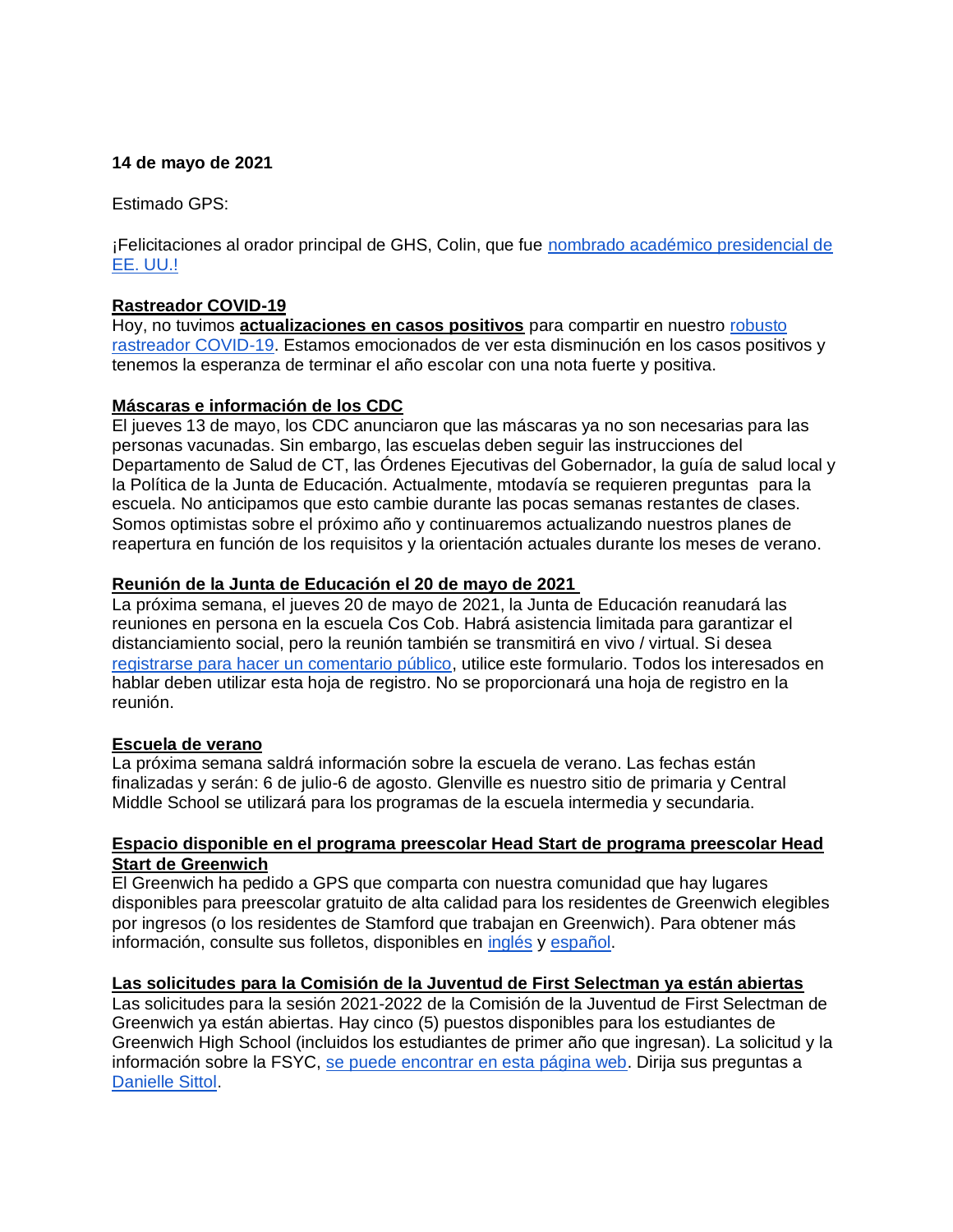# **Información sobre la vacunación proporcionada por los centros familiares**

A principios de esta semana, compartimos una nota con todos los padres de GHS y de la escuela secundaria con información sobre la vacuna. Como se prometió, estamos dando más detalles sobre las clínicas que los Family Centers albergarán en GHS y nuestras escuelas intermedias. A medida que continuamos compartiendo, obtener la vacuna es una decisión familiar y privada.

Para aquellos interesados en inscribir a su hijo para que se vacune en estas clínicas, [utilice](https://dphsubmissions.ct.gov/onlinevaccine)  [este enlace](https://dphsubmissions.ct.gov/onlinevaccine) (es el mismo enlace para todas las escuelas). Deberá ingresar el código postal de su escuela y luego seleccionar esa opción de ubicación. Tenga en cuenta: la inscripción está abierta actualmente para inscripciones de GHS, y la inscripción en la escuela intermedia estará activa a partir de mañana, 15 de mayo a las 10 a. M.

- 5/20: GHS PAC 1: 00-5:00PM
- 5/24 Auditorio EMS 2:00 pm-5:00PM
- 5/25: Auditorio WMS 2:00 pm 5:00pm
- 5/27: Gimnasio CMS 2:00 pm-5:00pm

Losformularios de consentimiento también deben completarse y están disponibles tanto en [inglés](https://familycentersslsvg.formstack.com/forms/c19consent) como en [español.](https://familycentersslsvg.formstack.com/forms/c19consentspanish)

## **Próximas fechas importantes en todo el distrito**

Para aquellos que pueden haber perdido mi nota la semana pasada, estoy compartiendo algunas fechas importantes a medida que nos acercamos al final del año escolar.

- **19 de mayo:** Evaluaciones estatales de NGSS para el 11<sup>°</sup> grado (por la mañana) y luego el "Día de diversión" del 11 ° grado (por la tarde)
- **19 de mayo: los** grados 9, 10 y 12 serán asincrónicos, aprendizaje remoto para el día
- **3 de junio:** 9 ° grado "Fun Day" (por la mañana); y "Día de diversión" de décimo grado (por la tarde)
- **3 de junio: los** grados 11 y 12 serán asincrónicos, aprendizaje remoto durante el día
- **8 de junio:** Celebración del último año y anuarios; todos los grados están en la escuela, como es normal
- **18 de junio:** Salida anticipada para GHS (ensayo de graduación de la clase senior)
- **21 de junio:** Salida anticipada para GHS (día de graduación)
- **22 de junio:** Salida anticipada, último día para todos los estudiantes (PK-12 +), y Ceremonias de ascenso de escuela secundaria
- **5 de julio - 6 de agosto:** Escuela de verano

*\* Los detalles sobre eventos específicos se enviarán directamente desde las escuelas.*

# **Prueba gratuita de COVID-19**

Si usted o su hijo tienen síntomas, recomendamos hacerse la prueba lo antes posible. Pero si no hay síntomas, esperar de 3 a 5 días a partir de la posible exposición le dará los resultados de la prueba más precisos. Centros de Cuidado de la Salud ofrece **gratuitas de** pruebasCOVID-19 en sus lugares de Greenwich y Stamford. Los detalles sobre sus horarios de atención y citas se pueden encontrar en su [sitio web.](https://www.familycenters.org/FamilyCentersHealthCare) Para encontrar todos los sitios de prueba en su área, visite elUnited Way [sitio web 2-1-1 de.](https://www.211ct.org/)